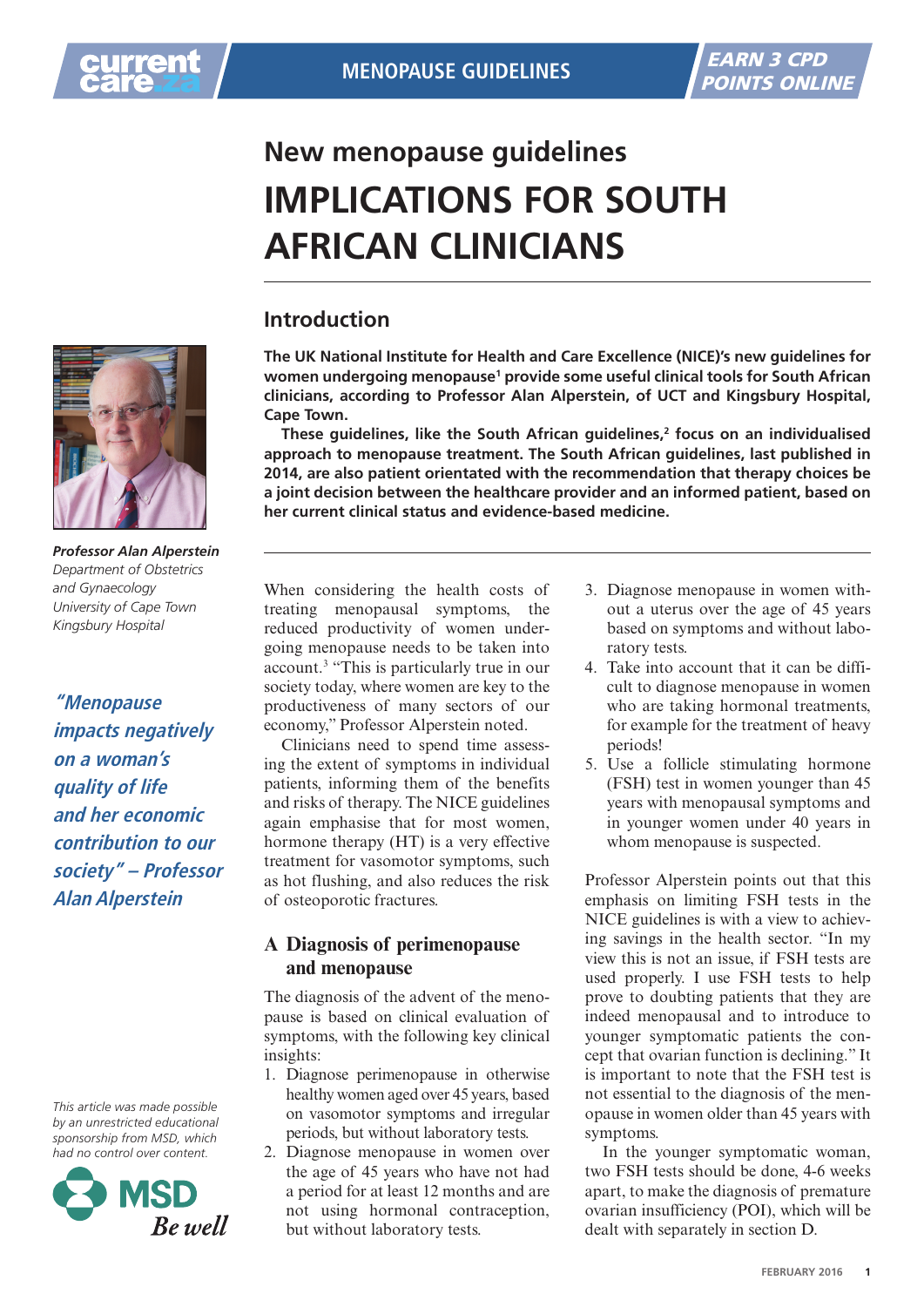### **B Managing menopausal symptoms**

The new NICE guidelines recommend HT for menopausal symptoms after discussing the short-term (up to five years) and longer-term benefits and risks. A combination of estrogen and progestogen is recommended for women with a uterus while for women who have had a hysterectomy, estrogen alone is recommended. Tibolone is recommended for women with a uterus as well as women who have had a hysterectomy. Tibolone offers similar clinical benefits and risks to other estrogen and progestogen formulations.

The exception to this treatment approach is in women with POI.

## **C Long-term benefits and risks of HT**

"When prescribing HT, it is vital to relate the risk of use to the situation of the individual patient in front of you. The new NICE guidelines provide useful tables for the clinician to simplify in discussion with patients," Professor Alperstein said.

## **Risk of cardiovascular disease**

The NICE guidelines point out that the presence of cardiovascular risk factors is not a contraindication to HT as long as these risks are being addressed; neither does HT increase cardiovascular disease risk when started in women aged under 60 years. Table 1 provides data summarising the *absolute* rates of coronary heart disease (CHD) for different types of HT, while Table 2 addresses the stroke rate per 1 000 women users of HT over a 7.5 year period.

## **Risk of breast cancer**

The principle should be noted from the outset that the baseline risk of breast cancer for women around menopausal age varies according to underlying risk factors. HT with estrogen alone is associated with little or no change in risk while estrogen plus progestogen can be associated with an increase in the risk of breast cancer (Table 3).

| Table 1: Absolute rates of CHD for different types of HT compared with no HT (or placebo)*                                                                                                      |                      |                         |  |  |  |  |
|-------------------------------------------------------------------------------------------------------------------------------------------------------------------------------------------------|----------------------|-------------------------|--|--|--|--|
| Difference in CHD incidence per 1000 women over 7.5 years                                                                                                                                       |                      |                         |  |  |  |  |
| Women on estrogen only                                                                                                                                                                          | <b>Current users</b> | >5 years since stopping |  |  |  |  |
| <b>RCT</b><br>Observational data                                                                                                                                                                | 6 fewer<br>6 fewer   | 6 fewer                 |  |  |  |  |
| Women on estrogen and progestogen                                                                                                                                                               | <b>Current users</b> | >5 years since stopping |  |  |  |  |
| <b>RCT</b><br>Observational data                                                                                                                                                                | 5 more               | 4 more                  |  |  |  |  |
| - There are no available data in this category<br>RCT - randomised clinical trial<br>*Simplified from NICE quidelines<br>Observational – is based on cohort studies with several thousand women |                      |                         |  |  |  |  |

| Table 2: Difference in stroke incidence per 1000 women on HT over 7.5 years |                      |                         |  |  |  |
|-----------------------------------------------------------------------------|----------------------|-------------------------|--|--|--|
| Women on estrogen only                                                      | <b>Current users</b> | >5 years since stopping |  |  |  |
| <b>RCT</b><br>Observational data                                            | $\Omega$<br>3 more   | 1 more                  |  |  |  |
| Women on estrogen and progestogen                                           | <b>Current users</b> | >5 years since stopping |  |  |  |
| <b>RCT</b><br>Observational data                                            | 6 more<br>4 more     | 4 more                  |  |  |  |
| - There are no available data in this category                              |                      |                         |  |  |  |

#### Earn 3 CPD points at

**www.denovomedica.com**

**Click on 'Accredited CPD modules'.**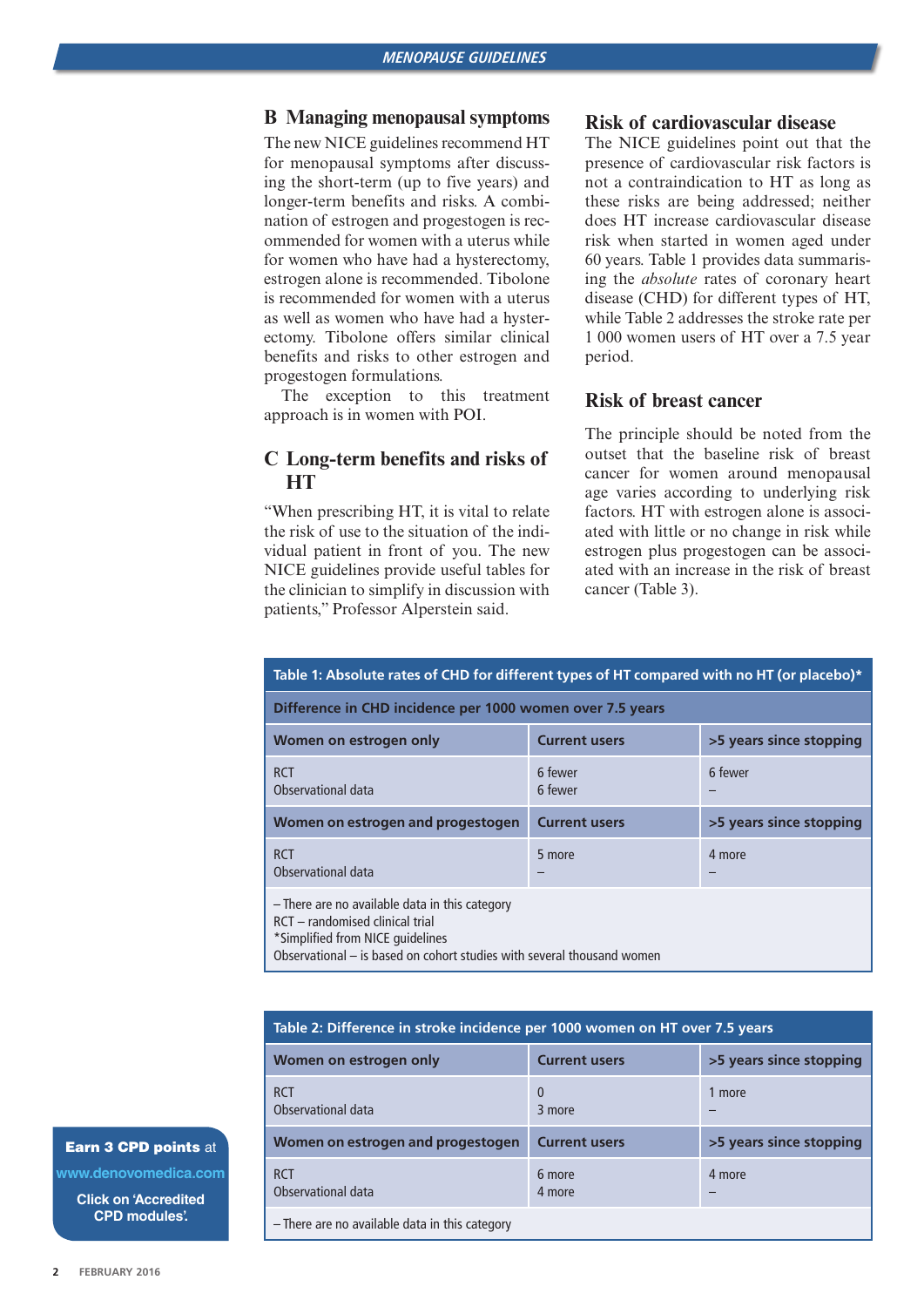**Table 3: Absolute rates of breast cancer for different forms of HT compared with no HT, different durations of HT use and time since stopping**

| Difference in breast cancer incidence per 1000 women over 7.5 years |                      |                                 |                                |                            |  |  |
|---------------------------------------------------------------------|----------------------|---------------------------------|--------------------------------|----------------------------|--|--|
| Women on estrogen<br>only                                           | <b>Current users</b> | <b>Treatment</b><br>$<$ 5 years | <b>Treatment</b><br>5-10 years | >5 years since<br>stopping |  |  |
| <b>RCT</b><br>Observational data                                    | 4 fewer<br>6 more    | 4 more                          | 5 more                         | 5 fewer<br>5 fewer         |  |  |
| Women on estrogen<br>and progestogen                                | <b>Current users</b> | <b>Treatment</b><br><5 years    | <b>Treatment</b><br>5-10 years | >5 years since<br>stopping |  |  |
| <b>RCT</b><br>Observational data                                    | 5 more<br>17 more    | 12 more                         | 21 more                        | 8 more<br>9 fewer          |  |  |
| - There are no available data in this category                      |                      |                                 |                                |                            |  |  |

#### **Benefits in osteoporosis**

The baseline population risk of fragility fractures in South Africa is not known; nonetheless HT is effective in decreasing the incidence of fractures in patients at both high and low risk of fractures as they age. In some patients, a degree of fracture prevention persists after cessation of HT, but in many patients bone-sparing medication will be needed.

## **D Managing POI**

"This is an often misdiagnosed condition and, when identified, it is poorly treated," Professor Alperstein noted.

In the NICE guidelines, the management of POI emphasises the importance of starting hormonal treatment either with HT or a combined hormonal contraceptive and continuing treatment until at least the age of natural menopause.

The principles of treatment that apply to women undergoing a natural menopause in their 50s are not applicable to young women with POI.

POI needs sympathetic and supportive handling. It is far more reasonable to place these younger women on a combined oral contraceptive (COC) than conventional HT. One then transitions these women onto HT from COC at the appropriate age.

# **South African research on women's experience of menopause – need for clinical education at diagnosis**

**There is still a lack of published information on South African women's attitudes to and experience of menopause and its treatment. If you have data that you wish to share with deNovo Medica readers, please contact info@denovomedica.com** 

Earn 3 CPD points at

**www.denovomedica.com**

**Click on 'Accredited CPD modules'.**

The World Health Organisation estimates that 76% of post-menopausal women will be living in developing countries by 2030.

A study undertaken 10 years ago in private practice in women of middle-to-high

socioeconomic status<sup>4</sup> in the Western Cape found that these women were well informed about the menopause and treatment with HT. A significant number of patients surveyed had been on HT for